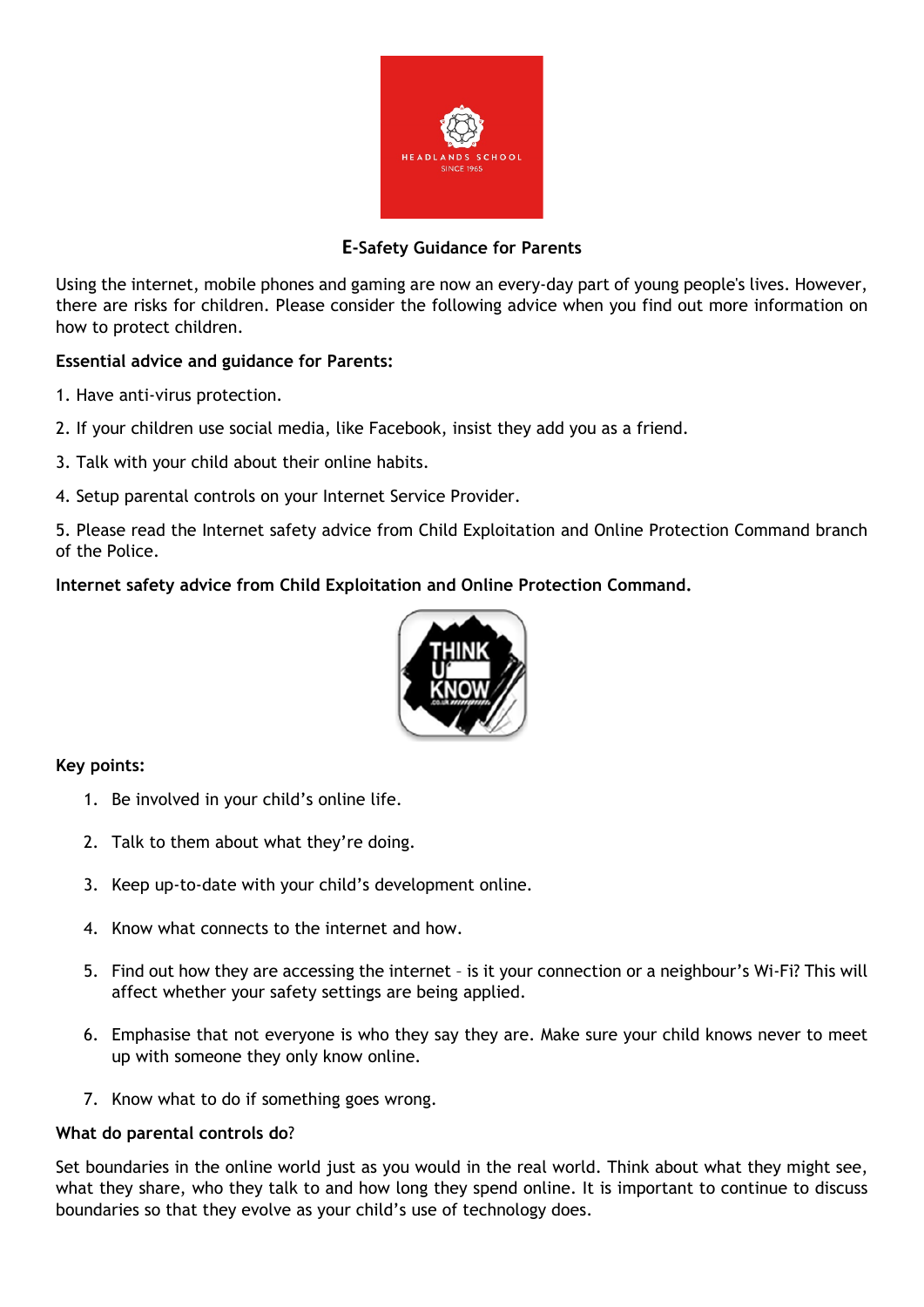Consider the use of parental controls on devices that link to the internet, such as the TV, laptops, computers, games consoles and mobile phones. Parental controls are not just about locking and blocking, they are a tool to help you set appropriate boundaries as your child grows and develops. They are not the answer to your child's online safety, but they are a good start and are not as difficult to install as you might think. Service providers are working hard to make them simple, effective and user friendly. Find your service provider and learn how to set your controls.

These controls are designed to help parents and carers manage their child's online activities. There are various types, some of which are free but others which can be bought. However, nothing is totally fool proof so they shouldn't replace the need for you to support and advise your child using the internet.

### **What can controls be used for?**

Controls can either be for a device like a games console, or for a network such as your home broadband.

The way to access device controls can vary according to the manufacturer. They can offer varying types of protection, from filtering out adult content from search results to preventing your child from buying things when playing games. You can usually find instructions on how to set these controls up on the manufacturer's website or use the Internet Matters app for help.

These settings will apply whether the device is being used in your home outside – but it's easy for them to be switched off, so talk to your child about trust and responsibility, making sure they understand the importance of why you have put the settings in place.

Most games consoles come with settings, which can be put in place for either the device itself or the games platform. It's easy to forget that games consoles allow players to connect to the internet and talk to people all over the world so setting controls on devices and the platform itself (such as XBox) is important.

Broadband and network filters generally come free with your service. These can be used to prevent material coming into your home. For example, you could restrict anything with a horror or sexual content being accessible via your home broadband. Instructions for accessing these filters can be found on the service provider's websites – look at the bottom of the page to find the "help" or "security" page.

### **Online controls**

Search engines such as Google, Yahoo and Bing allow users to filter out certain types of search results. This means you can reduce the risk of your child seeing adult content like pornography, or set limits on the time they spend online. Look for the cogwheel "settings" symbol where you will find the options for each provider. You can also encourage your child to use safer search facilities, such as SafeSearch Kids from Google.

### **Social media and other websites**

As with search engines, social media and sites like YouTube have privacy and security settings. These can prevent your child from being contacted by strangers or from seeing inappropriate material. It is important to remember that content filters can't prevent other people from sending offensive or inappropriate messages or comments to your child's account, so controlling who can contact your child is a key step.

### **Buying controls**

It is also possible to buy filter programmes. These can be either solely for filtering purposes, but some virus protection software also offers filtering options.

Here are seven simple things you can do to use them effectively:

1. Set up home broadband parental controls and make use of controls on your home broadband.

2. Set controls on your search engine; encourage your child to always use child-friendly search engines, and activate and lock the safe search settings on the browsers and platforms they use.

3. Make sure every device is protected. Controls should be installed on every device your child uses, such as their mobile phone, tablet and games consoles (both home and handheld).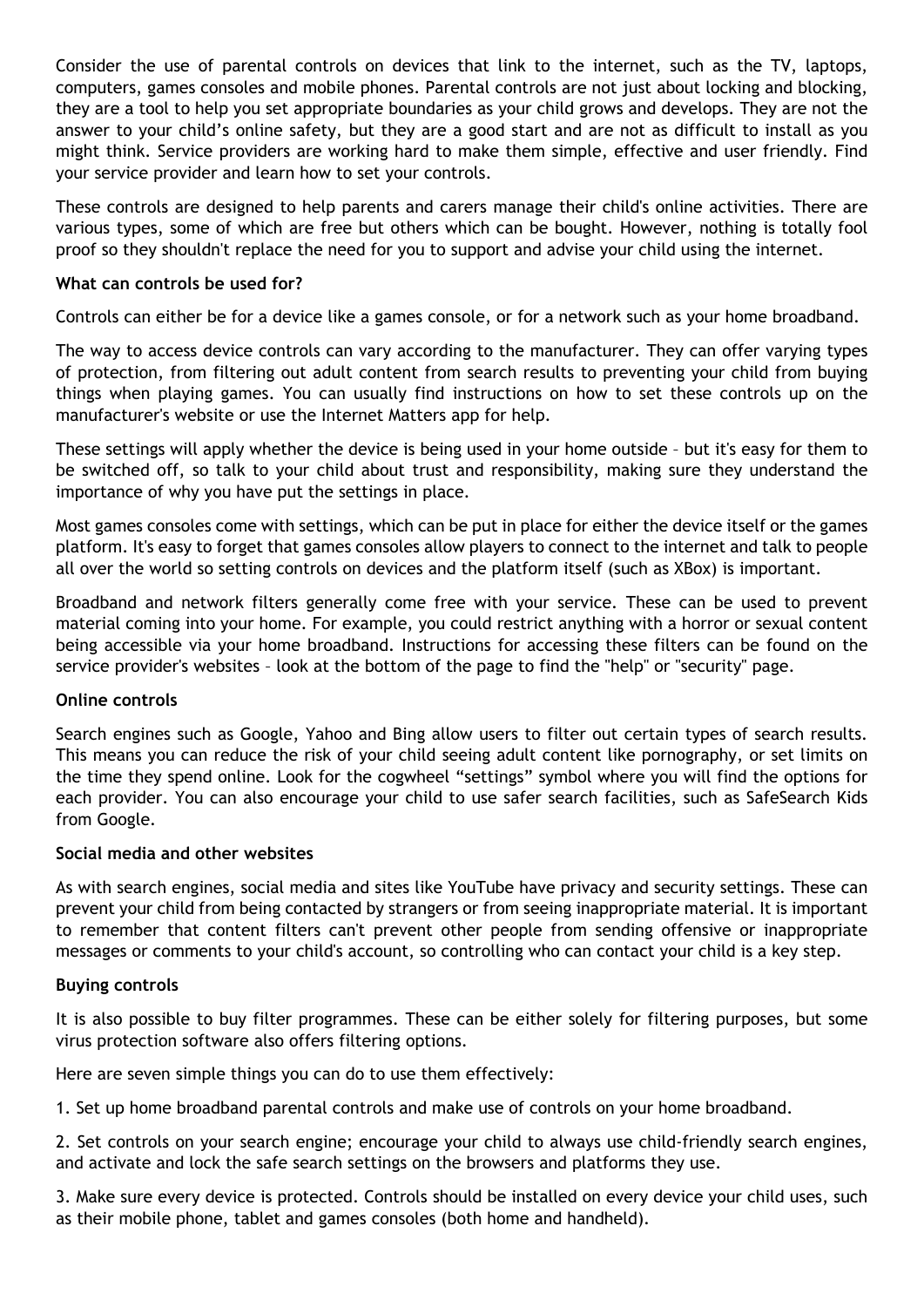4. Use privacy settings. Activate the safety measures offered by different sites; social networking sites like Facebook have privacy settings that will help prevent your child seeing unsuitable advertising or sharing too much with other people.

5. Block pop-ups. If you're worried about your children accessing inappropriate content though accidentally clicking on adverts in pop-ups, follow the advice from Tech Advisor on how to stop these.

6. Find good sites and agree on them as a family. By talking to your child about their interests you can help them find suitable sites to visit and apps to use. Review these sites as they get older.

7. Manage their use and access. Children may be very worried that your response to a problem will be to take away their internet access. Whilst this may be an appropriate response in some cases, the threat may be a barrier for a child who needs help. Be aware of this when talking to them about their internet use, and reassure them that they can talk to you or a trusted adult whenever they need to

## **Gaming:**

## **The popularity of gaming**

Gaming is a popular pastime for both young people and adults across the world. Many games have adopted an interactive online element- whether it's playing against other users, chatting or making purchases.

For most children and young people, gaming is a fun way to spend time with friends and create opportunities to develop teamwork, concentration skills and problem-solving.

## **Chatting within gaming**

Gaming is a type of social network. Many games have functions allowing users to chat with one another.

Gamers will usually communicate within the game to coordinate game tactics, although it can just to be to chat as they play. Depending on the game and its chat functions, they may be able to type messages or talk to one another through a headset. Some consoles also allow them to leave voice messages and chat when a game is not in play.

Depending on their privacy settings, gamers can be contacted by people they may or may not know, or play against 'bots' (a computer-controlled character that may send messages to gamers).

Bots can be hard to spot as their messages can seem very realistic. These messages often contain links to external websites which are inappropriate for young people; showing violent or sexual content.

If your child receives a message from an unknown user, ask them to not respond or click on any links contained within the message. Report these users directly to the site.

### **The risks of chatting**

Offenders may also try to encourage a child to move from a game to a private messenger platform to have one-to-one conversations with them. These platforms help offenders to build a relationship with a young person quickly, and are often harder to moderate than group chat within games.

Help you to support your child to stay safe when chatting

- $\checkmark$  Chat functions in games do differ however there are ways that you can support your child to stay safe if they chat whilst gaming
- $\checkmark$  Have ongoing conversations with your child about who they are talking to online. Discuss whether they know them in real life and what they share with them.
- $\checkmark$  Take time to explore games with your children.
- $\checkmark$  Be aware of the chat platforms your child is using. Ask your child about what they would do if someone within a game asked to talk to them in private whether that's on another platform or within the game.

### **Gifts within gaming**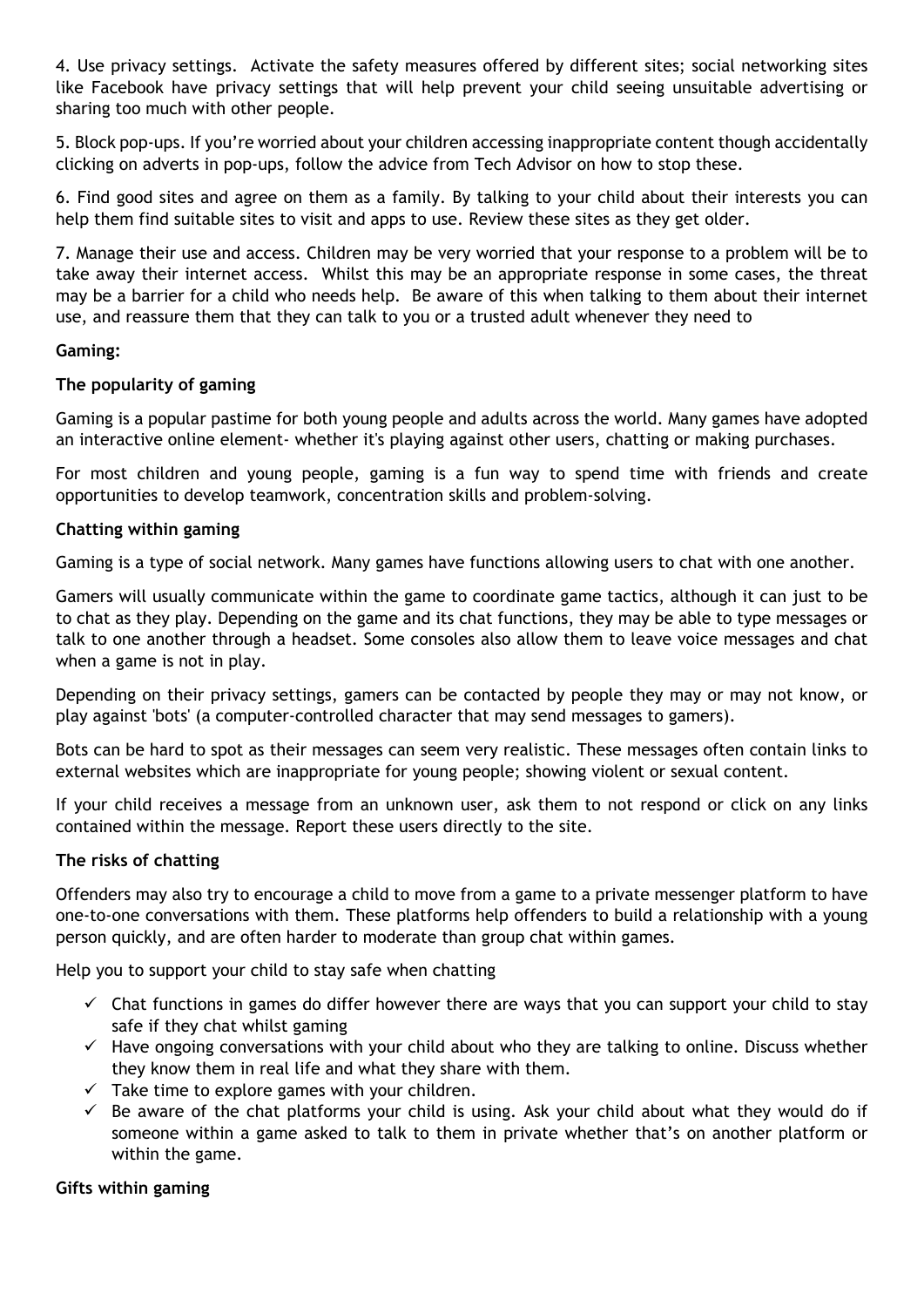Some games and apps allow users to make purchases. Gamers can buy tools that can be used in the game to give them an advantage such as weapons, coins or cheats.

Many children do not have access to money to make purchases in games, so it can be tempting to accept 'in game currency' to help them progress.

Offenders use gifts in gaming to encourage children to trust them. They may offer gifts asking for nothing in return, this can be part of the grooming process and can help to build a close relationship with a young person. Others may try to use gifts as 'leverage' to persuade young people to do something such as moving to a different online platform, going on webcam or taking a photo of themselves.

Speak with your child about bribery and 'too-good to be true' offers. Encourage them to question anything they are offered online from someone they do not know offline, and remind them that it's always better to check in with a parent or carer if they are unsure what to do if offered a reward or gift.

## **Here are seven simple things you can do to use them effectively:**

- 1. Explore parental controls on games consoles. Most games consoles enable parents to apply settings that can help to manage a child's online activities. For more information on enabling parental controls visit Internet Matters.
- 2. Get to grips with the blocking and reporting functions on the games your child plays, and ensure they know how to use these.
- 3. Continue to have conversations with your child about gaming and their online activity. Reassure your child that they can always talk to you about anything that makes them feel uncomfortable.
- 4. Learn more about gaming and the PEGI age ratings.
- 5. Bullying is never okay. If your child is experiencing name calling or harassment while gaming, visit Childline for helpful advice on getting help and support.

# **Recommended websites for more information**

- Think U Know
- Childnet
- Digizen
- Kidsmart
- Vodaphone
- Get Safe Online
- **Childline**
- NSPCC
- Stop Cyber Bullying
- **YHGFL**
- Computer Security
- Parent Info from CEOP

### **Facebook advice**